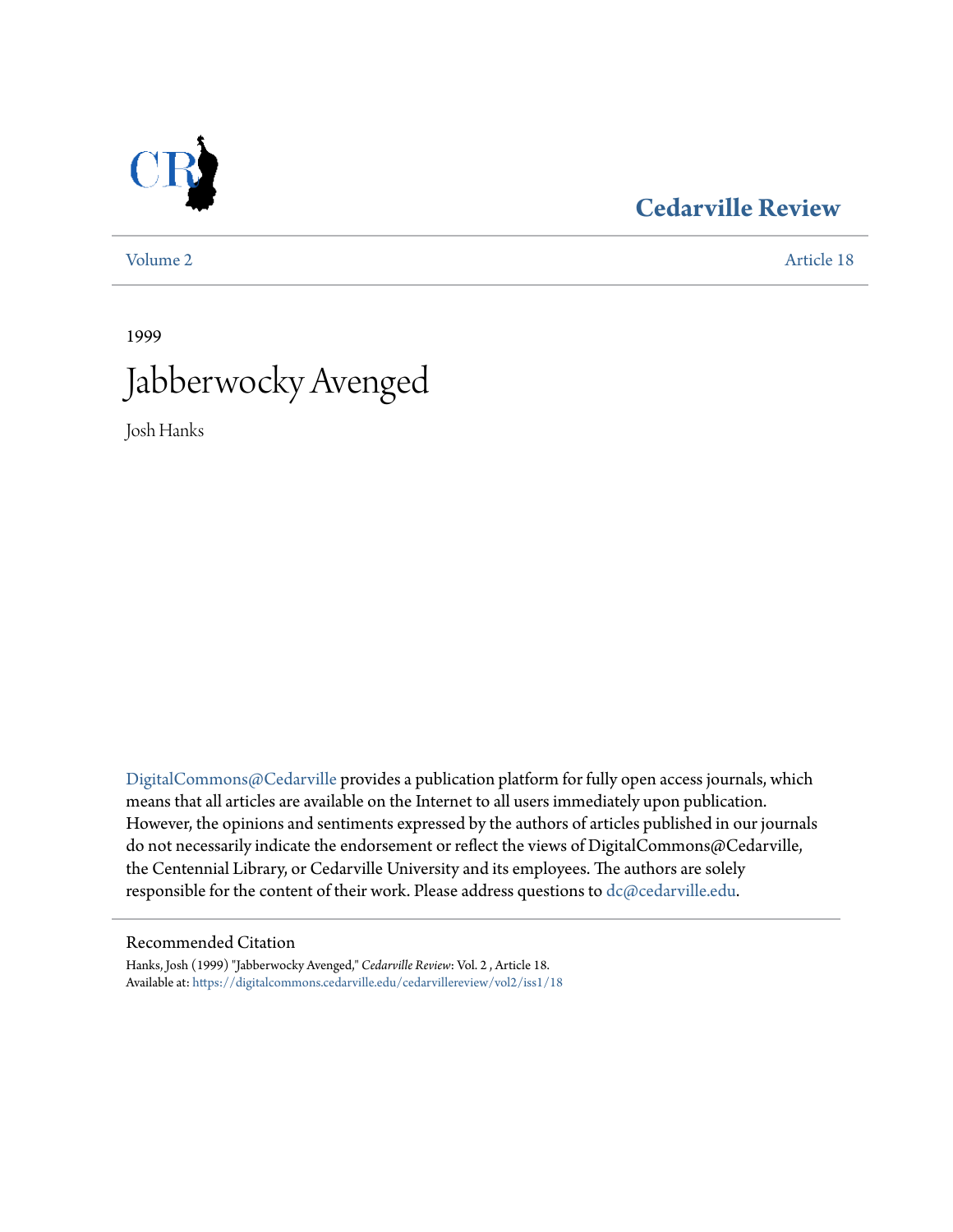## Jabberwocky Avenged

Browse the contents of [this issue](https://digitalcommons.cedarville.edu/cedarvillereview/vol2/iss1) of *Cedarville Review*.

#### **Keywords**

Poetry

# **Creative Commons License**<br> **C** 000

This work is licensed under a [Creative Commons Attribution-Noncommercial-No Derivative Works 4.0](http://creativecommons.org/licenses/by-nc-nd/4.0/) [License.](http://creativecommons.org/licenses/by-nc-nd/4.0/)

Follow this and additional works at: [https://digitalcommons.cedarville.edu/cedarvillereview](https://digitalcommons.cedarville.edu/cedarvillereview?utm_source=digitalcommons.cedarville.edu%2Fcedarvillereview%2Fvol2%2Fiss1%2F18&utm_medium=PDF&utm_campaign=PDFCoverPages)



This poetry is available in Cedarville Review: [https://digitalcommons.cedarville.edu/cedarvillereview/vol2/iss1/18](https://digitalcommons.cedarville.edu/cedarvillereview/vol2/iss1/18?utm_source=digitalcommons.cedarville.edu%2Fcedarvillereview%2Fvol2%2Fiss1%2F18&utm_medium=PDF&utm_campaign=PDFCoverPages)